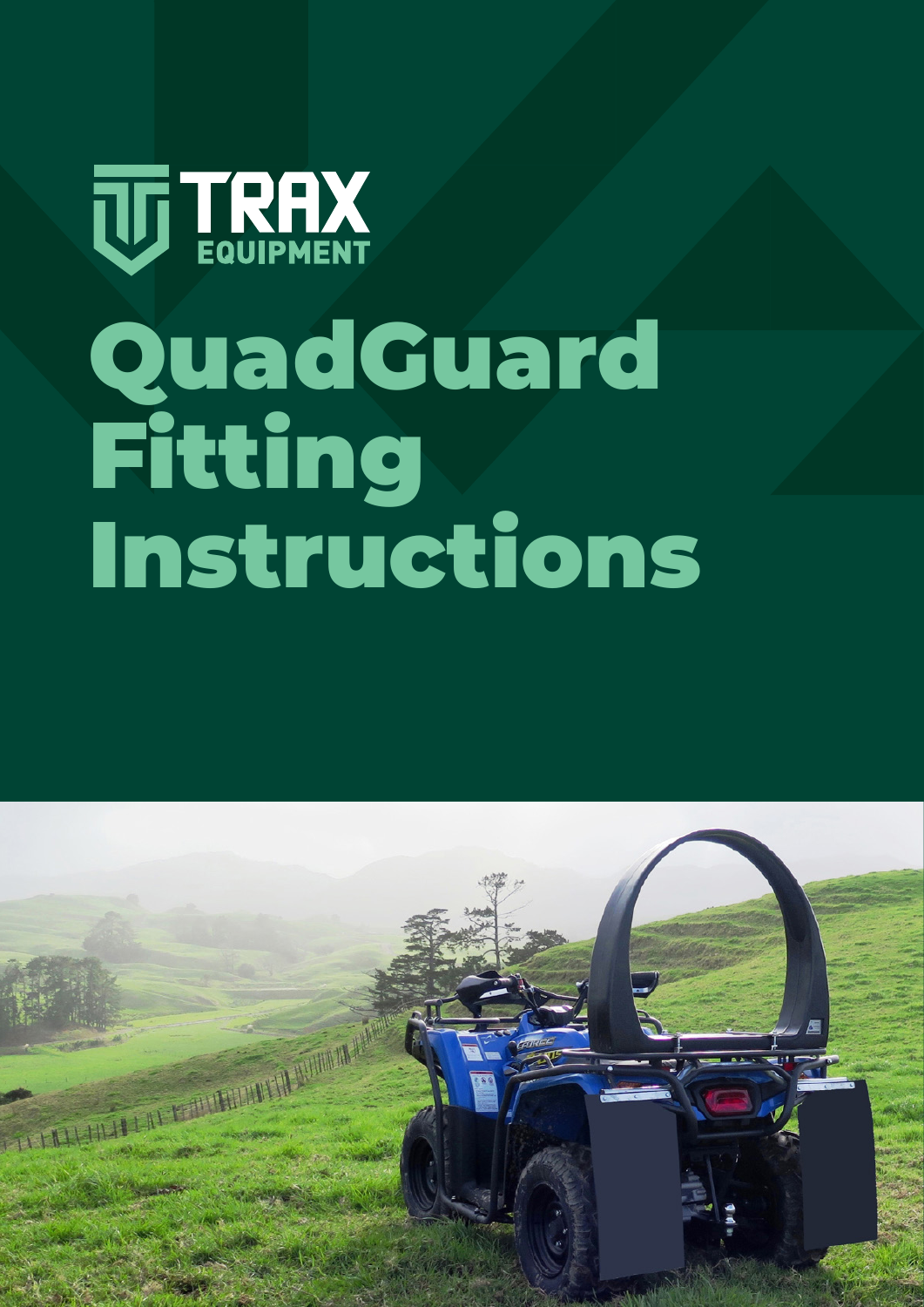## Contents

- 03. ..............Important Information
- 04. ............Fitting The QuadGuard To The Quad Fitting To Different Makes And Models Channel Bars In Carrier
- 05. Dlastic Carriers Channel Bars In Carrier Flashing LED Light Rubber Mat
- 06. ..........Care For Your QuadGuard Check After A Crash Ag-Tech Industries Ltd Disclaimer
- 07. Warranty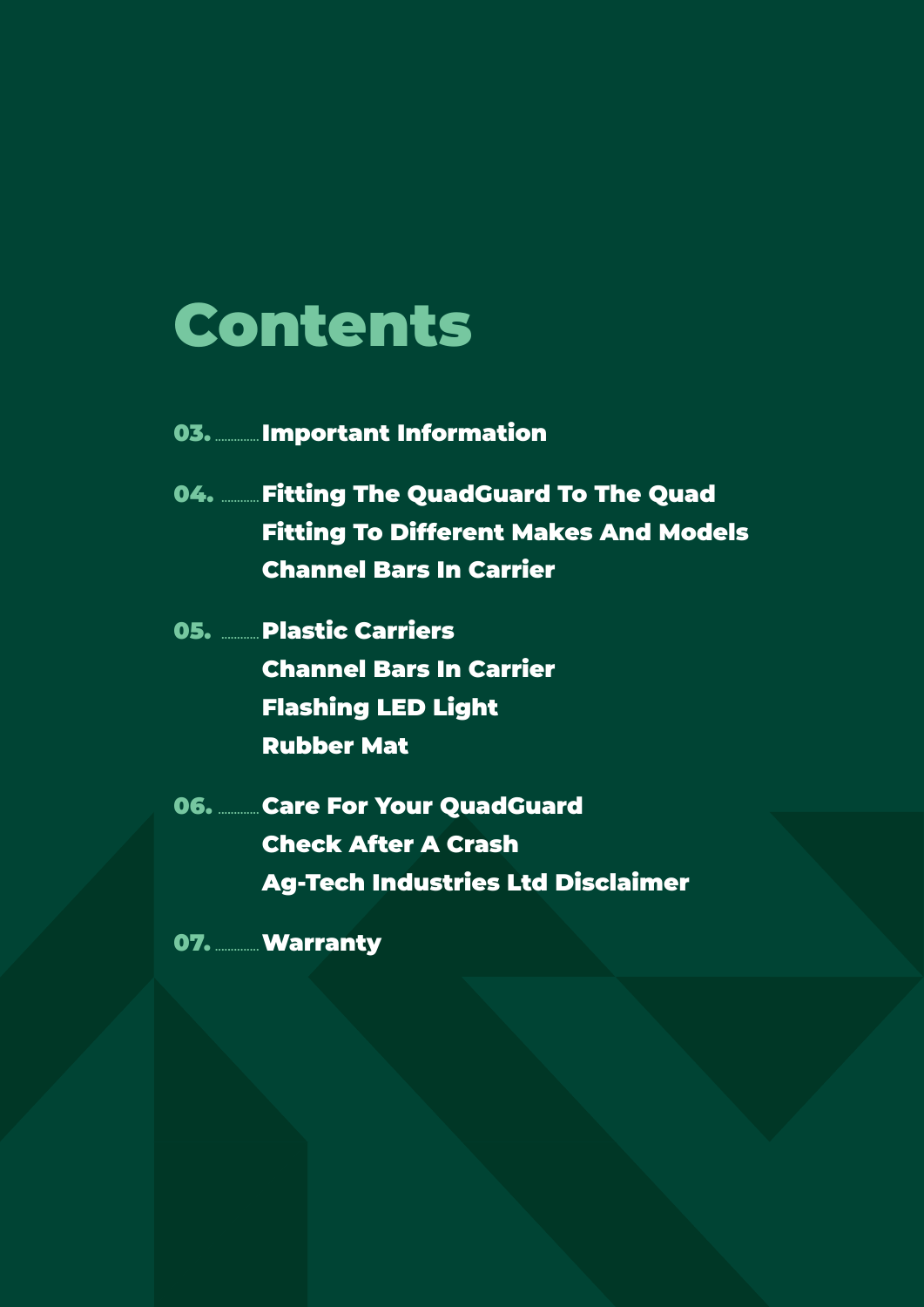# Important Information

- **1.** Maximum weight of vehicle that the QuadGuard is suitable for is up to 350kg and the only type of vehicle the QuadGuard can be used on is a quad bike (commonly known as an ATV).
- 2. Maximum and minimum dimensions for the quad bike and its rear carrier;

## Dimensions for quad bikes;

Maximum L x W x H (cm). 250 x 140 x 130

Minimum  $L \times W \times H$  (cm). 180  $\times$  100  $\times$  80

## Dimensions for carriers;

Maximum L x W (cm). 50 x 130

Minimum L x W (cm). 35 x 90

**3.** Torque settings for the mounting bolts;

## 7 Newton Metres Maximum

4. Minimum and maximum bar sizes for the carrier rack;

## 20mm-25mm for steel tubular racks

All steel channel types are suitable, but the QuadGuard should not be fitted to plastic types.

- **5.** If the QuadGuard is fitted with a neoprene cover as standard, at no time should the cover be removed. If damaged, the cover must be replaced before use of the vehicle.
- **6.** Depending on the positioning of the QuadGuard on the quad and the height of the operator there could be rear quarter blind spots towards the rear of the vehicle on both sides.

## A driver can reduce the size of a blind spot by**:**

- Installing mirrors on the quad. Mirrors should be in place, especially if a reverse gear is available, as this is a safeguard on the quad.
- Training should be given to all operators of quad bikes and at all times the operator must be aware of his/her surroundings.
- Do not manoeuvre the quad if you are unable to check the blind spots.

## Operator training should be provided for the following**:**

- The operator turning their head in the direction of the obstruction allowing the driver to see better around the frame and allowing the driver a better depth perception.
- The operator moving their position slightly to view around the frame.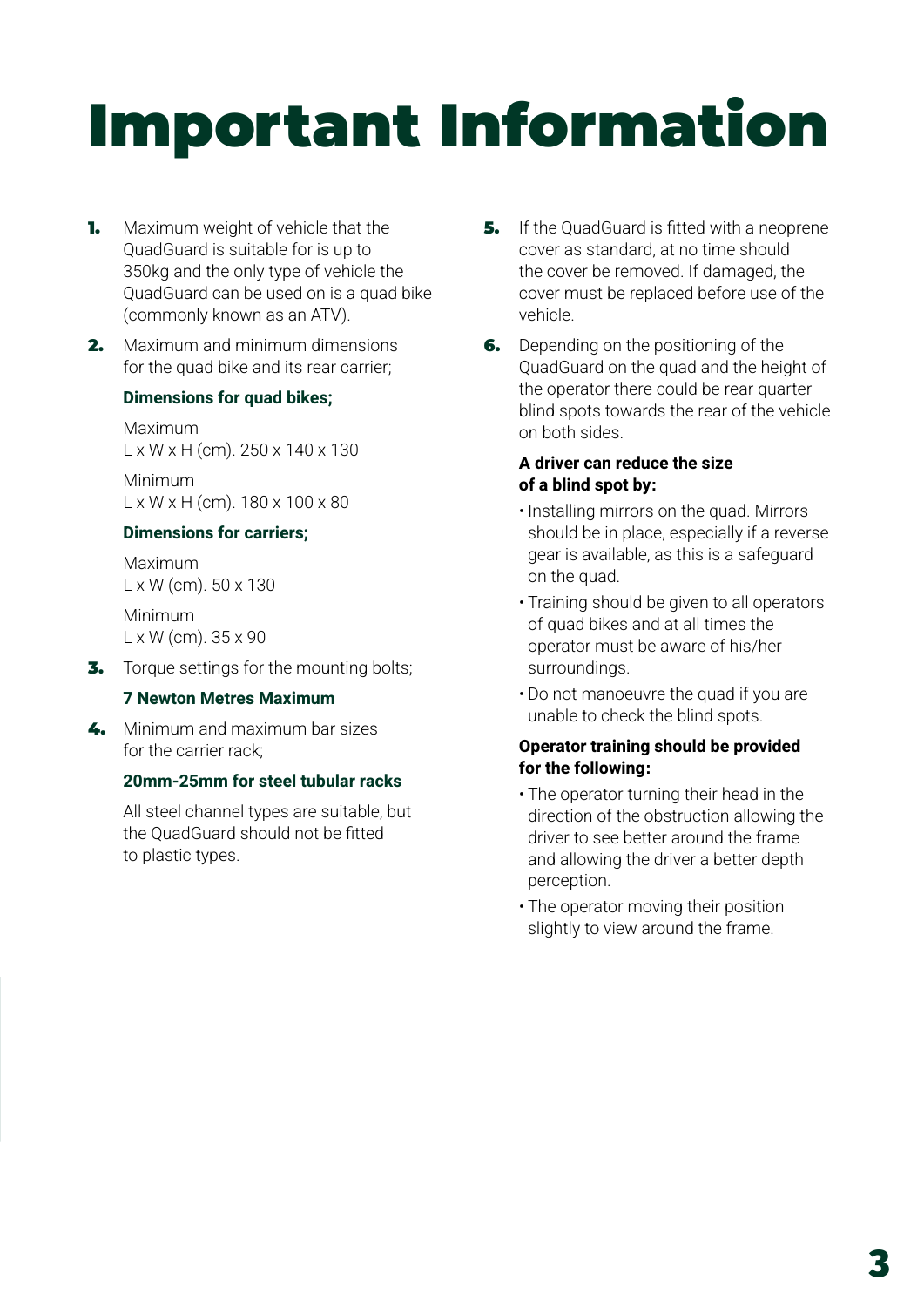## Fitting The **QuadGuard** To The Quad

The QuadGuard is designed to sit on the back carrier of a quad. The weight is spread over the width of the carrier and tests have proved that the carrier is well able to support the force of a rollover (see video on website).

In the event of an accident or rollover, it is important to reposition the QuadGuard if it has moved and retighten the mounting bolts. If the carrier has been bent in the case of a bad crash, it must be repaired to its original shape. Also check that all carrier mounting points below the carrier onto the quad chassis itself are secure.

IMPORTANT: read information on page 6 on how to check the QuadGuard for damage if it has been involved in an accident or rollover.

## Code Description

- QG1 QuadGuard & Mounting
- QG2 QuadGuard & Flashing LED
- QG3 QuadGuard & Rubber Mat & LED Light

## Parts & Extras

- QG5 Mounting Kit Standard
- QG6 Mounting Kit Can-Am Type
- QG7 Rubber Mat 9mm
- QG8 Flashing LED Light
- QG9 Torque Wrench & Socket
- QG10 3/8 x 16mm Socket

## Fitting To Different Makes And Models

There are many types of carriers with different configurations of tubing as well as plastic carriers on some quad bikes. The mounting brackets have been designed to mount the QuadGuard on most makes and models.

Connect the hooks to the flat bars and place them over the QuadGuard base, one at each end as shown. It can be positioned anywhere on the carrier (front, middle, back) but be sure the QuadGuard is centred on the carrier widthways. The flat bar can be swivelled at any angle so that the hooks can best connect to the carrier bars. The hooks can rotate 360° to any position.

IMPORTANT**:** The gap between the mounting bars in the middle should be no less than 320mm as shown below.



Tighten the hooks with a torque wrench to a maximum of 7 newton meters, which is adequate for a secure mount. Overtightening may bend the hooks or the carrier, and also damage the QuadGuard.

If it is impossible to locate the carrier bars with these mounting brackets, you may need a longer flat bar or a special attachment. Please contact the manufacturers for this.

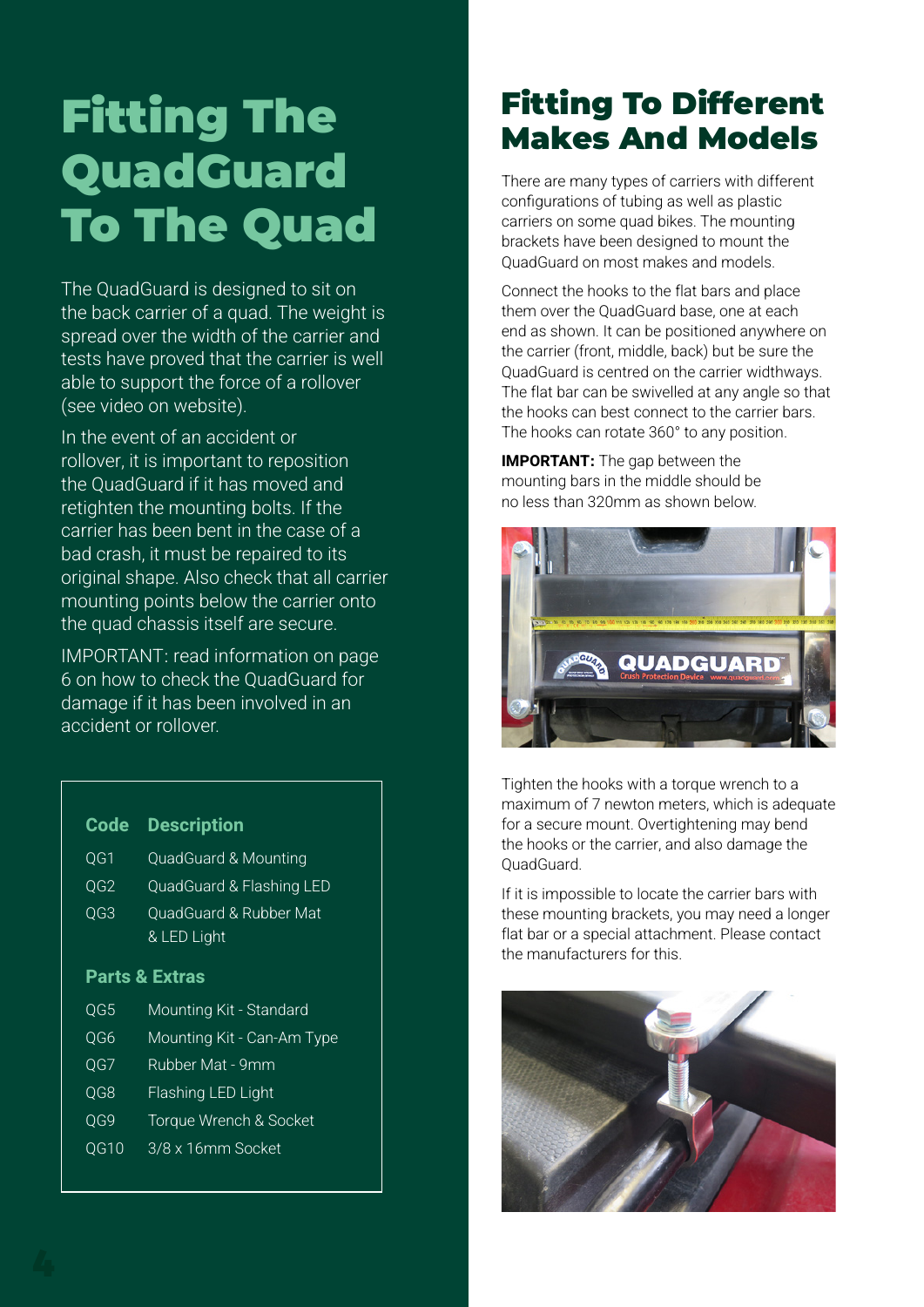

## Plastic Carriers

Can-Am & Polaris quad bikes with plastic carriers**:**

The QuadGuard mounting system is not designed to attach to a plastic carrier. There are other ways and means of doing this, but they have not been tested by us. They therefore are not recommended and can only be fitted at the owner's risk.

## Channel Bars In Carrier

#### Fitting to some models of Suzuki / Yamaha /

Can-Am**:** If this QuadGuard is to be fitted to a Suzuki, Yamaha or Can-Am Carrier, it needs to clamp to the channels (not round pipe). If the hook cannot be done up tight enough, there are shorter ones available to fix this problem. Please contact the manufacturers for this.

It is best to have at least one hook clamped around the round tube (either at the back or front of the carrier), not both hooked to the channel.

This is not a major issue, but ensures your QuadGuard is attached firmly, and will work to its full potential if need be.



## Flashing LED Light

A flashing LED light can be added at any time. A bright orange flashing LED light attaches on top of the QuadGuard. Being LED it can go for hours without your battery going flat.



## Rubber Mat

A rubber mat can be purchased as an optional extra and is good if carrying dogs. The mat fits around the QuadGuard but is cut oversize so it can be trimmed down to fit the particular carrier it is going on. The 9mm solid rubber mat can be easily cut with a sharp knife.

If you have a mat already fitted, we recommend it is taken off and the QuadGuard fitted to the carrier in the appropriate place. Then cut the mat to fit around it. The QuadGuard must be secured directly onto the carrier, not on top of a mat.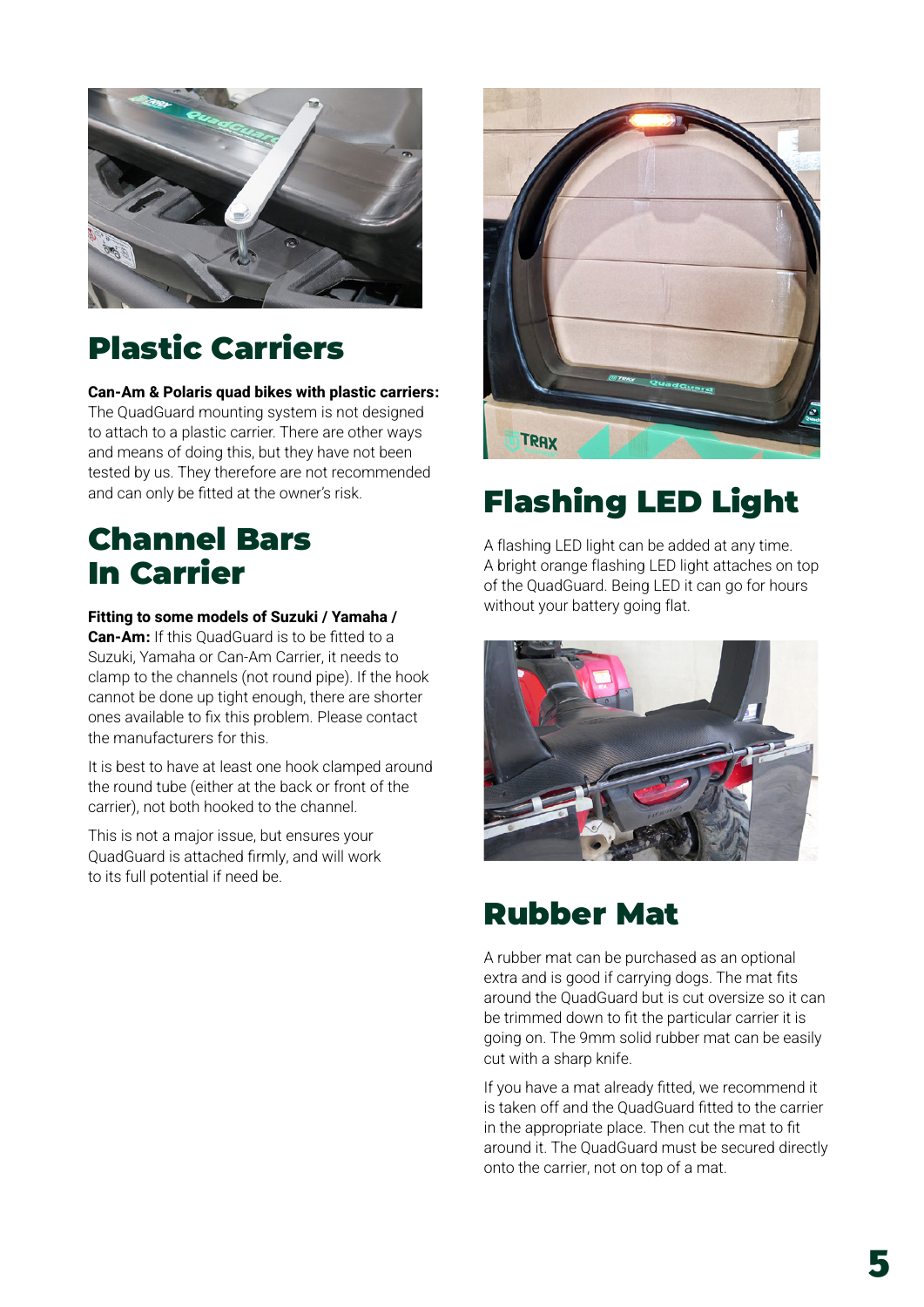## Care For Your **QuadGuard**

There is little to go wrong with the QuadGuard and it should give many years of service.

Regularly check that the four mounting hooks and bolts are secure.

Keep your QuadGuard clean and remove any buildup of mud etc. to help avoid extra unnecessary weight being added to the quad. Check the neoprene cover and replace if damaged.

The QuadGuard currently has a 5 year lifespan. If you're unsure of the age of one, please visit www.quadguard.com for a list of the serial numbers and the date they were sold.

## Check After A Crash

After a crash or rollover, we advise that the QuadGuard is replaced or returned to the manufacturer, Ag-Tech Industries Ltd, to be checked for damage. The extent of the damage will vary depending on the force of the rollover, so as a precaution it will need to be replaced or checked it is still operational and safe to use. The same is required for safety gear, helmets, and lifesaving equipment, as this assures the owner that it is safe and certified to continue using.

The QuadGuard will be checked for wear and fractures.

The QuadGuard needs to be returned freight-paid and will be checked and returned free of charge by Ag-Tech Industries Ltd or an appointed agent. Also, a certificate of certification will be issued if it is without damage and approved for further use. This applies to New Zealand only.

In the UK and EU contact Handley Enterprises Ltd.

In Australia contact TIFCO Ltd.

For any other countries please contact Ag-Tech Industries Ltd for details of our approved agents who can undergo a safe use inspection.

Failing to do this will mean further use of the QuadGuard after a rollover is at the owner's risk and no liability will be taken for failure of the product by Ag-Tech Industries Ltd.

## Ag-Tech Industries Ltd Disclaimer

#### Use of Equipment

The purchaser acknowledges that the equipment sold herein may be dangerous if improperly used or fitted. The purchaser acknowledges that it must contact Ag-Tech Industries Ltd to obtain up-todate installation and operation manuals and other information if not included or supplied with the product to ensure the safe operation of equipment.

Ag-Tech Industries Ltd has no control over the nature in which equipment will be used and will not be responsible for any loss or injury resulting from use, defects or alleged defects in the equipment sold or from the subsequent use of the items and must be used only at the owner's risk. Ag-Tech Industries Ltd reserves the right to undertake modifications without prior notice to the design and technical equipment at all times without this resulting in any obligation whatsoever to make such modifications to units already sold.

#### General Business

Ag-Tech Industries Ltd information is provided without warranty of any kind. Ag-Tech Industries Ltd gives no warranties either expressed or implied, including warranties of merchantability and fitness for a particular purpose. In no event shall Ag-Tech Industries Ltd or its suppliers be liable for any damages whatsoever including direct, indirect, incidental, consequential, loss of business profits or special damages, even if Ag-Tech Industries Ltd or its suppliers have been advised of the possibility of such damages.

#### Internet Site

The information (text and images) contained on this website is for information purposes and is published in good faith. Whilst every care has been taken in its preparation, Ag-Tech Industries Ltd does not make any warranties nor representations as to its accuracy or reliability. We neither accept nor assume any reliability in relation to the contents of these pages which should not be relied upon as accurate. In no event do we accept liability of any description including liability for negligence for any damages whatsoever resulting from loss of use, data or profits arising out of or in connection with the viewing, use or performance of this website or its contents. Ag-Tech Industries Ltd do not in any circumstances accept responsibility for the accuracy or otherwise of any advertisement or message published on the Ag-Tech Industries Ltd website.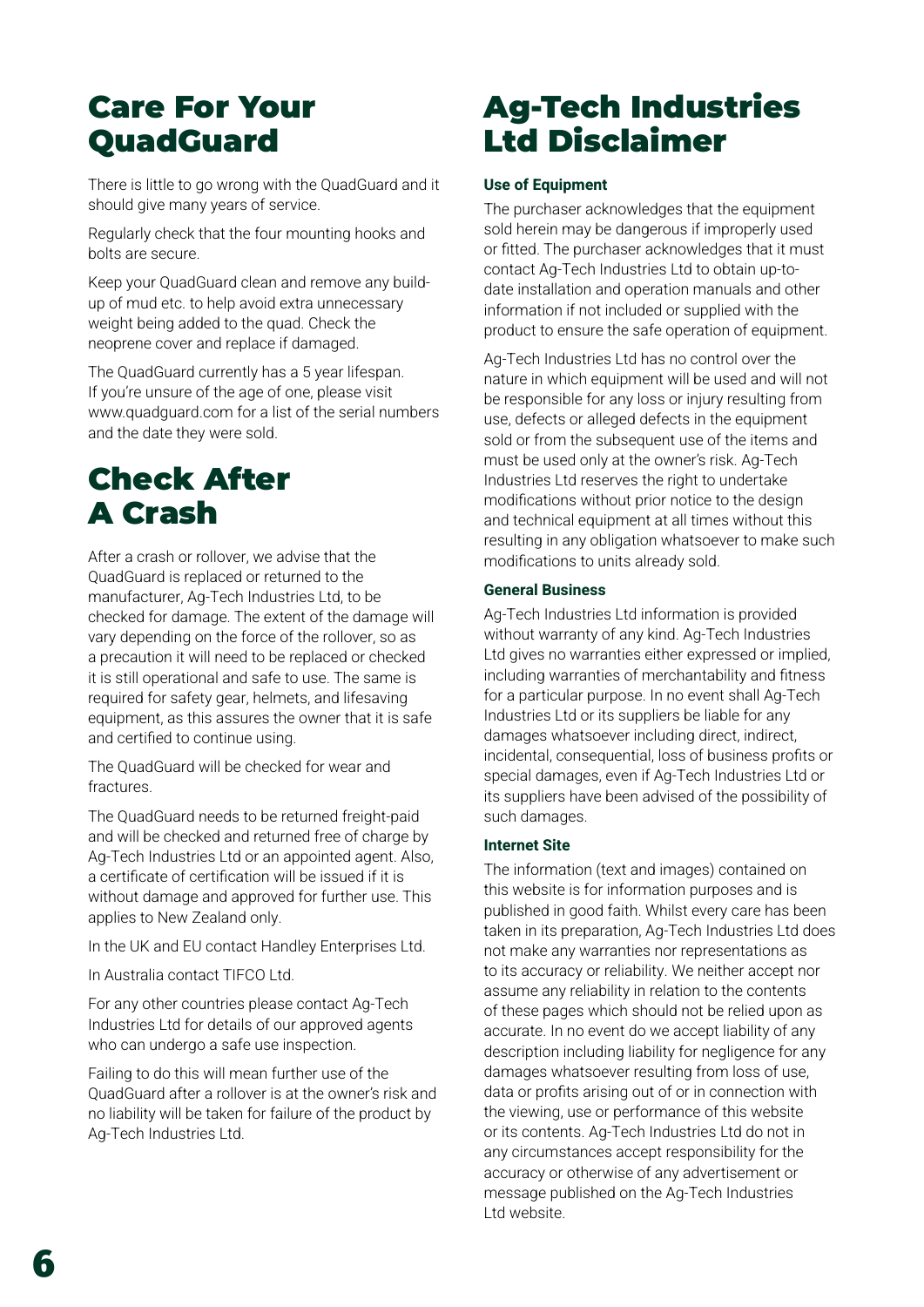## Warranty

## QUADGUARD**:** LIMITED ONE YEAR WARRANTY

#### **Conditions**

Ag-Tech Industries Ltd warrants to the original purchaser that the QuadGuard Crush Protection Device (CPD) as listed below will be free of defects in material and workmanship for a period of one year from the original date of purchase. This warranty applies only to the original purchaser of the QuadGuard.

To obtain any warranty service, you must provide Ag-Tech Industries Ltd with proof of purchase, such as a copy of your tax invoice or purchase receipt, which will include a purchase date and the serial number of your product. It does not cover cuts, scratches or surface damage from general wear and tear. Ag-Tech Industries Ltd will, at its discretion, repair, replace or refund the purchase price of a defective product or component, provided you return the defective product or component during the warranty period, freight charges pre-paid to Ag-Tech Industries Ltd or to an authorised Ag-Tech Industries Ltd dealer or stockist. Attach your name, address, email, phone number, a description of the problem, and a copy of the tax invoice or purchase receipt listing the date of purchase and the QuadGuard serial number of the defective product. This warranty does not apply if the product has been damaged by misuse, overloading, impact, modification, improper installation, or insufficient service. This warranty is void if any QuadGuard serial number has been removed, altered, or defaced. Any other use or application of the product other than what it is intended for on a quad also voids the warranty.

THE WARRANTY SET FORTH ABOVE IS THE ONLY WARRANTY. THERE ARE NO OTHER WARRANTIES. AG-TECH INDUSTRIES LTD. WILL NOT BE LIABLE FOR INCIDENTAL OR CONSEQUENTIAL DAMAGES, INCLUDING, BUT NOT LIMITED TO, PERSONAL INJURY, QUAD DAMAGE, LOST PROFITS, OR LOSS OF USE, EVEN IF AG-TECH INDUSTRIES LTD WAS ADVISED OF THE POSSIBILITY OF SUCH DAMAGES.

No Ag-Tech Industries Ltd dealer, agent or employee is authorised to make any modification, extension or addition to this warranty.

Warranty enquiries and products returned<br>for warranty service should be sent to:

#### NEW ZEALAND DISTRIBUTOR Ag-Tech Industries Ltd

120 Jervois Street, Dargaville 0310 New Zealand Freephone: 0800 782 376 Phone: 0064 9 439 7166 www.quadguard.com

#### AUSTRALIAN DISTRIBUTOR Tifco Ltd

Contact: Matthew Tiplady Email: m.tiplady@tifco.com.au Berwick, Melbourne, VIC. Australia Phone: 0061 427 378040 www.quadguards.com

#### EU DISTRIBUTOR Handley Enterprises Ltd

Contact: Robert Hassall Email: info@atvlifeguard.co.uk Unit 1, Town Farm Workshops, Sixpenny Handley, Salisbury, Wilts SP5 5PA, UK Phone: 0044 1725 552389 www.atvquadguard.co.uk